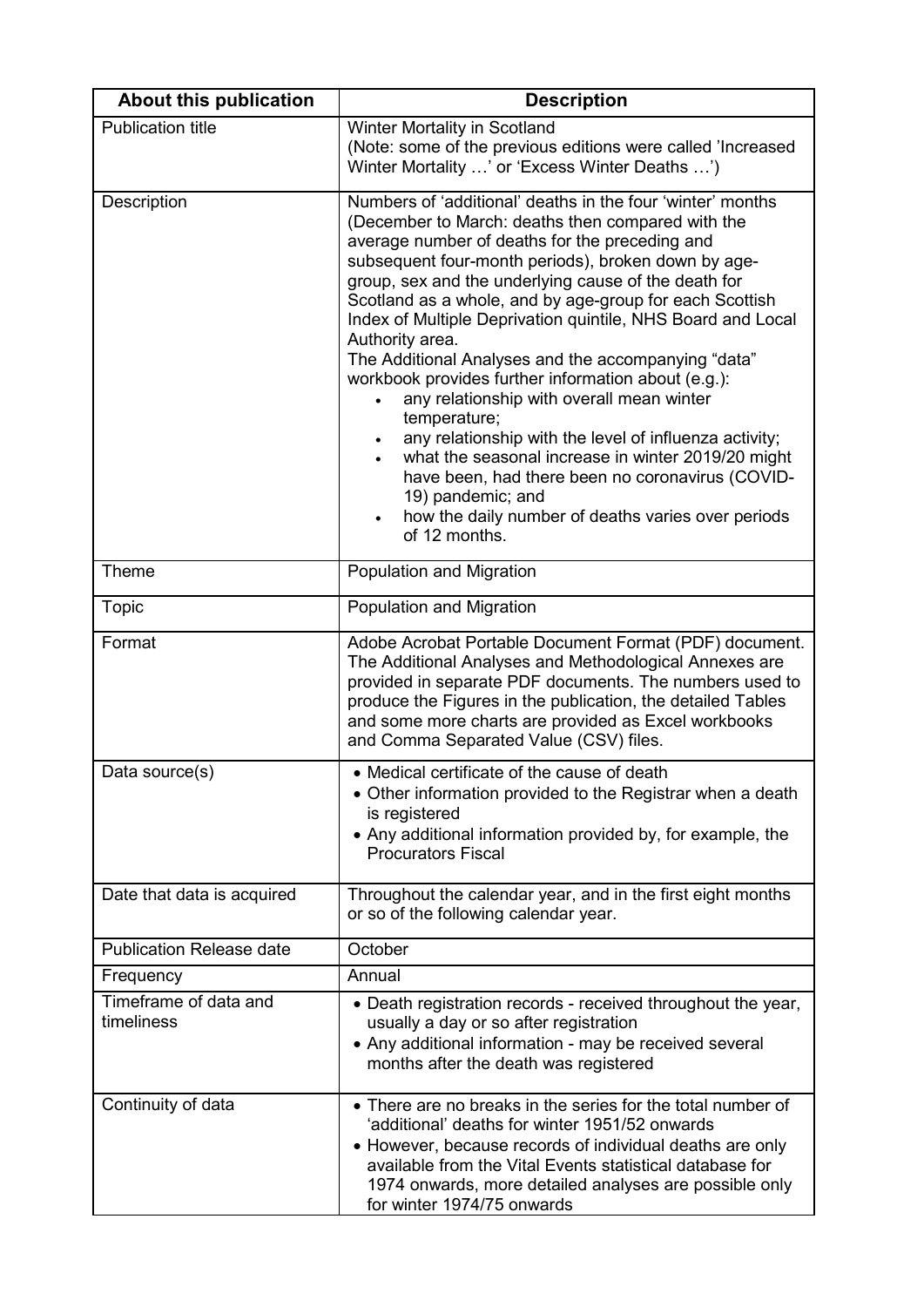|                                             | • Figures for administrative areas are affected by changes<br>to the boundaries of those areas. Therefore, Tables 3 and<br>5 of the 'winter 2013/14' edition provided revised figures<br>for NHS Board areas for 2012/13 and earlier winters,<br>based on the boundaries which applied with effect from 1<br>April 2014, and this has continued in subsequent editions.<br>NB: with effect from the 'winter 2020/21' edition, Tables<br>HB1 and HB2 are the relevant tables.<br>• The continuity of the figures for some of the underlying<br>causes of death has been affected by changes in the<br>software that is used for coding the causes of death.<br>More information about this appears in Annex B, in<br>paragraphs B4 and B5. |
|---------------------------------------------|-------------------------------------------------------------------------------------------------------------------------------------------------------------------------------------------------------------------------------------------------------------------------------------------------------------------------------------------------------------------------------------------------------------------------------------------------------------------------------------------------------------------------------------------------------------------------------------------------------------------------------------------------------------------------------------------------------------------------------------------|
| <b>Revisions statement</b>                  | National Records of Scotland (NRS) produces the figures for<br>the latest winter (for example December 2009 to March<br>2010) in October, which is several months before it 'freezes'<br>its statistical data for the latest calendar year (for example<br>the data for 2010 were be frozen in mid-2011). Therefore,<br>the figures could be revised due to late returns or<br>corrections, but such changes tend to be very slight.                                                                                                                                                                                                                                                                                                      |
|                                             | Any revisions due to changes in the way in which the<br>information was processed will be mentioned in the<br>publication and (unless their effects are small) the<br>accompanying news release.                                                                                                                                                                                                                                                                                                                                                                                                                                                                                                                                          |
|                                             | Revisions and corrections to previously published statistics<br>are dealt with in accordance with the Scottish Government<br>Statistician Group corporate policy statement on revisions<br>and corrections - a copy of which is available on the <b>Scottish</b><br>Government website.                                                                                                                                                                                                                                                                                                                                                                                                                                                   |
| Concepts and definitions                    | The publication includes the definitions of the seasonal<br>increase in mortality in the winter (the number of 'additional'<br>deaths) and the Increased Winter Mortality Index.                                                                                                                                                                                                                                                                                                                                                                                                                                                                                                                                                          |
| Relevance and key uses of<br>the statistics | The statistics are of interest to those concerned with issues<br>such as 'fuel poverty' and the health of the elderly, and<br>policies on matters such as winter fuel payments and<br>seasonal flu vaccination.                                                                                                                                                                                                                                                                                                                                                                                                                                                                                                                           |
| Accuracy                                    | There is very little error in the overall total, as few if any<br>deaths are not registered.                                                                                                                                                                                                                                                                                                                                                                                                                                                                                                                                                                                                                                              |
| Completeness:                               | The published statistics cover Scotland as a whole, and also<br>provide some figures for each NHS Board and Local<br>Authority area.                                                                                                                                                                                                                                                                                                                                                                                                                                                                                                                                                                                                      |
| Comparability                               | The figures are produced using a method which is<br>recommended by the World Health Organisation, so are<br>comparable with those published for England & Wales and<br>various other countries.                                                                                                                                                                                                                                                                                                                                                                                                                                                                                                                                           |
|                                             | Some information about how Scotland's figures compare<br>with those of other countries is given in Section 8 of the<br>publication and in the Background Note which is available<br>on the NRS website. In the publication, Figure 10 shows the                                                                                                                                                                                                                                                                                                                                                                                                                                                                                           |